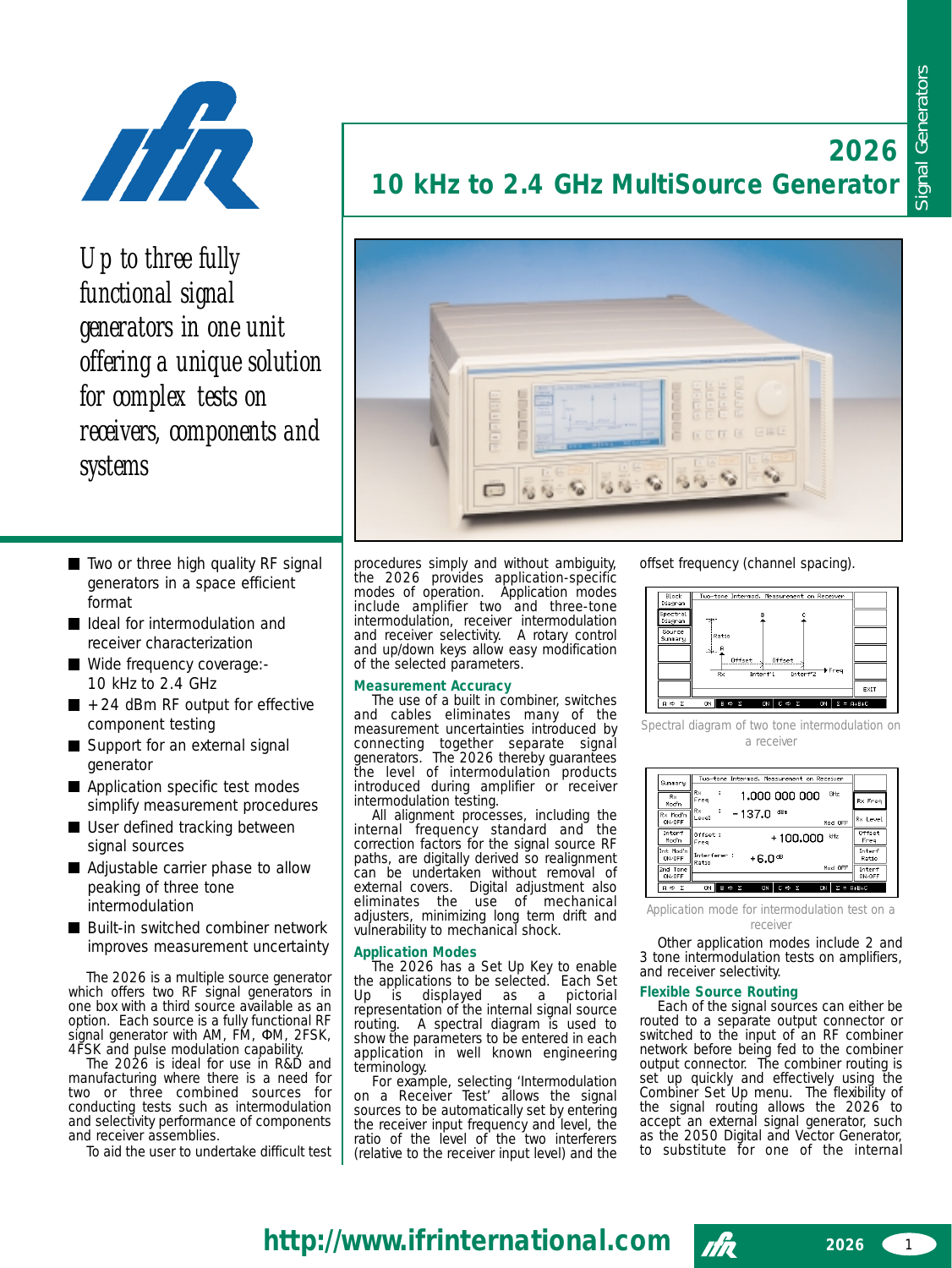sources, to enable different forms of carrier signals to be produced.



*Setting up the source and combiner routing*

# **Automatic Source Coupling**

As an alternative to the application modes, the 2026 MultiSource Generator allows the frequency and level of the internal RF sources to be coupled together<br>with a user defined offset. The source with a user defined offset. frequencies can have an offset with an additional harmonic (or sub-harmonic) relationship to simplify the testing of harmonic converters and divider systems.

The coupling factors are entered by an easily understood format using a dedicated coupling menu.

| Fnablez<br>Disable  | A and B Frequency Coupling ENABLED                           |                |
|---------------------|--------------------------------------------------------------|----------------|
| Harmonic/           | $R = 0$ harmonic $x(0) + 0$ fiset                            | Free           |
| Sub-harm            | Harmonic:<br>2                                               | Harmonic       |
|                     | Offset:<br>$+25.000$ kHz                                     | Freq<br>Offset |
| Enable/<br>Disable  | A and B Level Coupling ENABLED                               |                |
|                     | $B = A + of fast$                                            | Level          |
|                     | $0$ ffset: $+3.0$<br>dB                                      | Offset         |
| A & C<br>Coupling   |                                                              | EXIT           |
| $A \Rightarrow 107$ | ON<br>B ⇔<br>ON<br>C ⇔<br>ON I<br><b>GzP</b><br>$D \times R$ | Σ not used     |

#### *Setting up coupling*

The ability to set sources to track each other greatly simplifies the testing of mixers, multipliers and dividers by reducing the number of active controls required.

# **Sweep**

The 2026 allows one of the RF sources to be frequency swept with user defined start, stop, and step values to reduce the amount of operator time or GPIB overhead. By enabling the coupling facility, sweeping one source will simultaneously sweep the other internal RF sources to allow automated swept measurements on frequency conversion devices to be made.

The sweep can be performed with<br>dulation cenabled for swept modulation enablements of receiver immunity characteristics.

| Start<br>Sweep                                       | Sweep :<br>kHz<br>10.000<br>Freq                                                                          | Sweep<br>Freq<br>Start       |
|------------------------------------------------------|-----------------------------------------------------------------------------------------------------------|------------------------------|
|                                                      | Start Freq:<br>10.000 kHz<br>Stop Freq: 2.400000000 GHz<br>Step Size:<br>1,000 kHz<br>Step Time:<br>50 ms | Freq<br>Stop<br>Freq<br>Step |
|                                                      | Sweep Status: WAITING FOR TRIGGER<br>Sweep Mode: SINGLE<br>Swept Source: A Ext Trig: OFF                  | Size<br>Step<br>Time         |
| Sueep<br>Mode<br>$A \Leftrightarrow$ $\overline{OP}$ | ON<br>$0$ <sub>/P</sub><br>ON I<br>$C \Rightarrow 0$<br>B⇒<br>ON                                          | Σ not used                   |

*2026 sweep menu*

# **HIGH RF OUTPUT**

The high RF level of the individual outputs is ideal for testing components and ensures that the 2026 can generate high

RF levels at the combiner output while maintaining low levels of intermodulation.

# **Comprehensive Modulation**

Each signal source is capable of being independently modulated from its own fully programmable modulation source to ensure maximum flexibility. The internal modulation sources are each capable of generating sine, triangle or square wave signals.<br>Amplitude,

frequency and phase modulated carriers can be generated from the internal modulation sources or from the independent external inputs. The frequency modulation system provides excellent performance in the DC coupled mode with very low carrier frequency error and stability ensuring that the generator can accurately test receivers sensitive to small frequency errors.

# **Pulse Modulation**

Each source is capable of being independently pulse modulated to allow the simulation of TDD or TDMA RF signal bursts with pulse on/off ratios of better than 40 dB and a rise time of less than 10 µs.

#### **FSK**

In addition to the analog FM facilities, the 2026 MultiSource Generator supports 2 and 4-level FSK signals from external logic inputs. The FM deviation generated is set by keyboard entry of the required deviation. The facility is ideal for testing paging receivers and RF modems.

# **HIGH SPECTRAL PURITY**

Measurement of receiver selectivity and ultimate signal-to-noise ratio requires good<br>spectral purity. The 2026 has a low The  $2026$  has a low residual FM of typically 3 Hz and typical sideband noise of -121 dBc/Hz at 20 kHz offset from 1 GHz, to allow demanding measurements to be made.



*Typical SSB Phase Noise at 1 GHz*



*Typical Phase Noise at 20 kHz offset*

# **Programming**

A GPIB interface is fitted so that all standard signal generator functions are controllable over the bus. The protocol and syntax of GPIB commands has been designed in accordance with IEEE 488.2 standard to facilitate the generation of ATE programs.

# **Low Cost of Ownership**

An electronic trip protects the individual source outputs against the accidental application of reverse power.

Careful attention to the thermal design and the use of well-proven signal generator<br>modules gives high reliability and high reliability and calibration validity.

The use of flash memory and software download via the RS-232 interface means the 2026 can be upgraded with its covers fitted.

# **OPTIONS**

# **Third Source**

The 2026 as standard is supplied with two RF sources. A version with 3 sources is available as an option to support applications such as intermodulation tests on a receiver.

# **Rear Panel Connections**

The RF connectors for all sources, their associated modulation and pulse inputs and the combiner output connector can be mounted on the rear panel for ease of use within an ATE environment, as a factory option.

# **OCXO**

For applications requiring improved frequency stability and close-in phase noise, the standard TCXO can be replaced by a high performance OCXO.

# Specification

# General Description

The 2026 MultiSource Generator is a synthesized signal generator offering up to three independent RF sources with separate outputs or one or more of the signals routed via a combiner. Each signal source covers the frequency range 10 kHz to 2.4 GHz. An external signal generator can be fed into the standard 2-source 2026.

Each signal source can be controlled independently in frequency and level and each has its own amplitude, frequency, phase and pulse modulation capability. All parameters can be entered from the front panel keyboard and a rotary control can be used to adjust most settings.

The following signal generator specifications apply to all the sources fitted and are applicable to units containing version 10.0 or higher, software.

#### Carrier Frequency

# **Range**

10 kHz to 2.4 GHz with a resolution of 1 Hz **Accuracy**

#### As frequency standard

RF Output

### **Range**

- Individual outputs -137 dBm to +24 dBm(1)
- Combiner outputs (2)

-137 dBm to +4 dBm<sup>(3)</sup> (settable to +10 dBm)<br>Maximum output is reduced by 5 dB when pulse modulation is selected and/or by up to 6 dB when AM is selected dependent upon AM depth.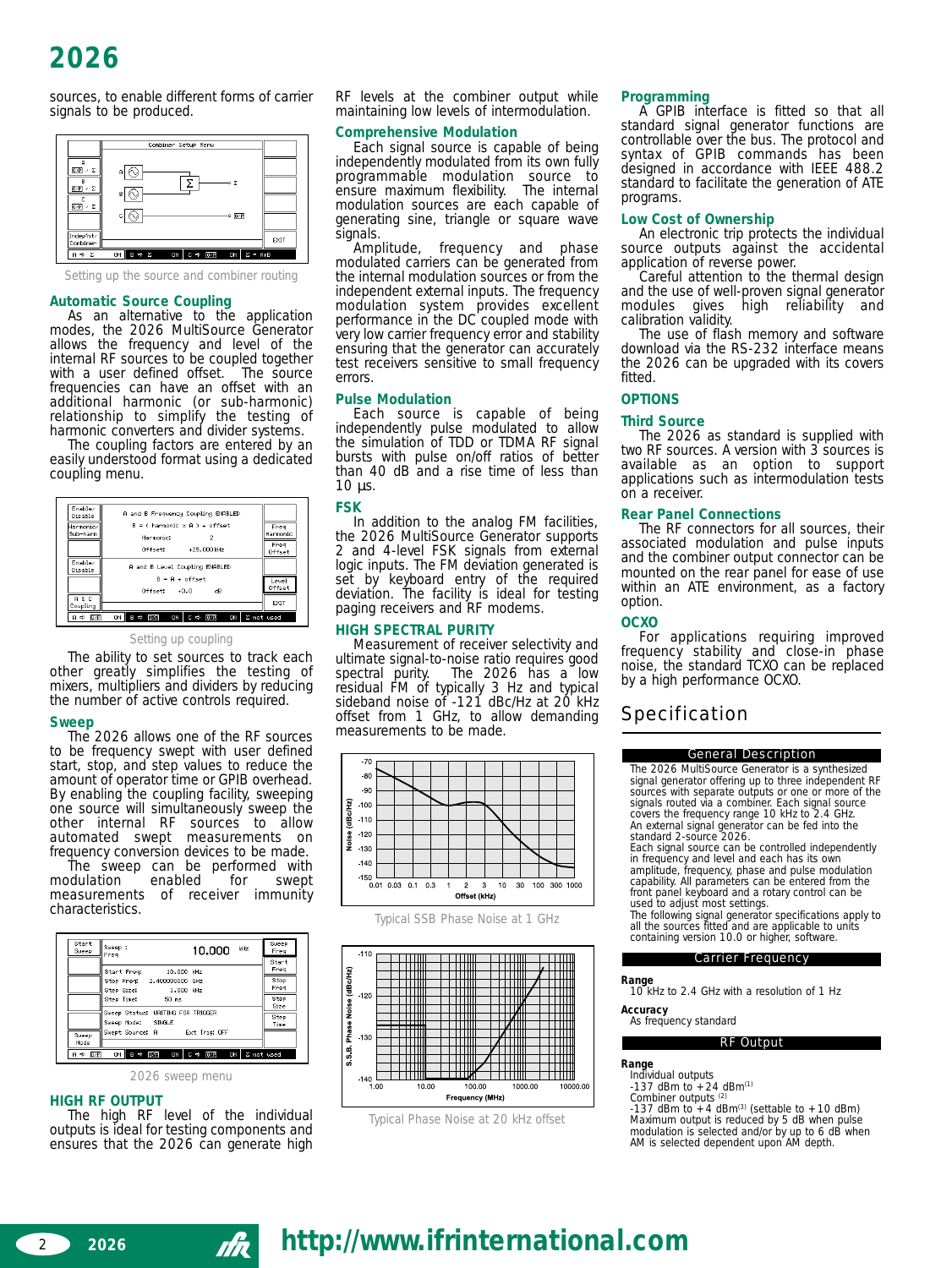Signal Generators

Signal Generators

#### **Resolution** 0.1 dB

### **RF Level Units**

Units may be set to µV, mV, EMF or PD; dB relative to 1 µV, 1 mV, EMF or PD; or dBm. Conversion between dB and linear units may be achieved by pressing the appropriate units key (dB or V, mV, µV). The output level can be normalized for 75 Ω operation with an optional external impedance converter (applies to all outputs simultaneously).

### *Accuracy*

| Up to 1.2 GHz (over temp range 17 to $27^{\circ}$ C) |                             |                                       |
|------------------------------------------------------|-----------------------------|---------------------------------------|
| <b>RF</b> level                                      | $-127$ dBm<br>to $+6$ dBm   | $+6$ dBm<br>to +24 dBm <sup>(4)</sup> |
| Individual outputs                                   | $+0.8$ dB                   | $±1.0$ dB                             |
| <b>RF</b> level                                      | $> -127$ dBm <sup>(5)</sup> |                                       |
|                                                      | to $+4$ dBm                 |                                       |
| Combiner output                                      | $±1.0$ dB                   |                                       |

#### *Accuracy*

| Up to 2.4 GHz (over temp range 17 to $27^{\circ}$ C) |                          |
|------------------------------------------------------|--------------------------|
| $-127$ dBm<br>to $+6$ dBm                            | $+6$ dBm<br>to $+20$ dBm |
| $+1.6$ dB                                            | $\pm 2.0$ dB             |
| $> -127$ dBm<br>to 0 dBm                             |                          |
| $+2.0$ dB                                            |                          |
| $<$ 1.2 GHz                                          | $>1.2$ GHz               |
| < 10.02                                              | < 10.04                  |
|                                                      |                          |

*RF level tracking (over temp range +17 to +27°C)* Relative level accuracy between any two or more combined signals (of equal amplitude), is typically: <sup>(6)</sup><br>*RF level 1 MHz to 1.2 GHz 1.2 GHz to 2.4 GHz* 

| <i><b>RF</b></i> level |           |           |
|------------------------|-----------|-----------|
| $-18$ dBm              | $+0.3$ dB | $+0.6$ dB |
| to $+4$ dBm            |           |           |
| $<$ -18 dBm            | $+0.6$ dB | $+1.2$ dB |

#### **Attenuator hold**

Inhibits operation of the step attenuator from the level at which the key is enabled. Useable for a level reduction of at least 10 dB. Typical accuracy ±3 dB.

# **VSWR**

Individual outputs For output levels less than -5 dBm, output VSWR is less than 1.5:1 for carrier frequencies up to 1.2 GHz and less than 1.7:1 for carrier frequencies up to 2.4 GHz.

Combined output

Output VSWR is less than 1.22:1 for carrier frequencies between 1 MHz to 1.2 GHz and less than 1.32:1 for carrier frequencies up to 2.4 GHz.

**RF Output connector**

50 Ω type N connector to MIL 390123D.

# **Output protection**

Individual outputs Protected from a source of reverse power up to 50 W from 50 Ω or 25 W from a source VSWR of 5:1. Protection circuit can be reset from the front panel or via the GPIB or RS-232 interface. Combined output

No reverse power protection. Maximum total safe power 0.5 W.

# Spectral Purity

#### **Harmonics** Individual outputs:

Typically better than -30 dBc for RF level up to +6 dBm, typically better than -25 dBc for RF levels up to +18 dBm (+14 dBm above 1.2 GHz).

Combined output: Typically better than -30 dBc for RF level up to -14 dBm, typically better than -25 dBc for RF levels up to +4 dBm. (0 dBm above 1.2 GHz). Harmonics unspecified below 1 MHz.

**Non-Harmonics (for offsets >3 kHz)**  Better than -70 dBc to 1 GHz, better than -64 dBc above 1 GHz, better than -60 dBc above 2 GHz.

#### **Isolation**

Better than 80 dB between individual outputs in use Better than 60 dB from a used individual output and the combiner output Better than 40 dB between the combiner output and an unused individual output

### **Intermodulation**

At an RF output level of 0 dBm on the combiner into a load VSWR of 2.1 or better.

| <b>Frequency Range</b>                | Two Tone Intermodulation* |
|---------------------------------------|---------------------------|
| 10 MHz to 2.4 GHz                     | $<$ -80 dBc               |
| 5 MHz to 10 MHz                       | $<$ -75 dBc.              |
| Useable but unspecified down to 1 MHz |                           |

# \*Third order intermodulation products.

Intermodulation levels reduce with reducing RF Level.

**Residual FM (FM off)** Less than 4.5 Hz RMS deviation in a 300 Hz to 3.4 kHz unweighted bandwidth at 1 GHz. Typically <1 Hz at 249 MHz, <2 Hz at 501 MHz <3 Hz at 1001 MHz <6 Hz at 2001 MHz.

**SSB phase noise** Better than -124 dBc/Hz at 20 kHz offset from a carrier frequency of 470 MHz, typically -121 dBc/Hz at 20 kHz offset from a carrier frequency of 1 GHz.

Carrier Leakage<br>
Less than 0.5 µV PD at the carrier frequency in a<br>
two turn 25 mm diameter loop, 25 mm from the<br>
surface of the signal generator.

### **External RF input**

The following applies when an external input is connected at the rear panel and the combiner set<br>up for 'independent' external RF input.<br>Insertion loss 14.75 dB ±1 dB<br>Frequency range 10 kHz to 4 GHz<sup>(7)</sup> Frequency range  $10 \text{ kHz}$  to 4 GHz<sup>(7)</sup><br>Return loss  $>20 \text{ dB}$  to 2.4 GHz<br>Max input power 0.5 W Max input power

# Modulation Capability

FM, AM or phase modulation can be applied to the carriers generated by each signal source from independent internal or external modulation sources. The internal modulation sources are capable of generating two simultaneous signals into any one of the modulation channels. Each internal and external modulation source can be simultaneously enabled to produce combined amplitude and frequency (or phase) modulation.

Pulse modulation can be applied to each of the carriers from external pulse sources. The pulse modulation can be used in combination with the other forms of modulation.

2 level or 4 level FSK modulation can be applied to each carrier using data from an external source.

# Frequency Modulation

**Deviation** 0 to 100 kHz

**Resolution** 3 digits or 1 Hz

**Accuracy at 1 kHz** ±5%

**Bandwidth (1 dB)** DC to 100 kHz (DC coupled) 10 Hz to 100 kHz (AC coupled) 20 Hz to 100 kHz (AC coupled with ALC)

# **Group delay** Less then 5 µs to 100 kHz

# **Carrier frequency offset (DC coupled)** Less than 1% of the set frequency deviation

**Distortion** 

Less than 1% at 1 kHz rate for deviations up to 100 kHz Typically ≤0.3% at 1 kHz rate for deviations up to

 $10$  kHz Less than 3% at 1 kHz rate and deviations upto

100 kHz for carrier frequencies below 50 MHz **Modulation source**

Internal modulation oscillator or external via front panel BNC

FSK

**Modes** 2 level or 4 level FSK

#### **Data source**

External data input via a 25 way rear panel D Type connector

**Frequency shift**<br>Variable up to ±100 kHz

**Accuracy**

As FM deviation accuracy

**Timing jitter** ±3.2 µs

**Filter**

8th order Bessel, -3 dB at 20 kHz

### Phase Modulation

#### **Deviation**

0 to 10 radians

**Resolution**

3 digits or 0.01 radians

**Accuracy at 1 kHz** ±5% of indicated deviation excluding residual phase modulation

### **3 dB Bandwidth**

100 Hz to 10 kHz

#### **Distortion**

Less than 3% at 10 radians at 1 kHz modulation rate. Typically <0.5% for deviations up to 1 radian at  $1 \text{ kHz}$ 

#### **Modulation source**

Internal LF generator or external via front panel BNC.

#### Amplitude Modulation

**Individual Outputs** For carrier frequencies <500 MHz useable to 1.5 GHz

# **Combined Output**

Unspecified below 5 MHz useable to 1 MHz, otherwise as individual outputs.

**Range** 0 to 99.9%

# **Resolution**

0.1%

**Accuracy(8)** ±5% of set depth at 1 kHz, over temperature range 17°C to 27 °C Temperature coefficient < 0.02%/°C

#### **1 dB Bandwidth**

**Modulation source**

**Distortion(8)** 

30%

**PM on AM**

**RF level range**

**Control**

**On/off ratio**

**http://www.ifrinternational.com** 

DC to 30 kHz (DC coupled) 10 Hz to 30 kHz (AC coupled) 20 Hz to 30 kHz (AC coupled with ALC)

<1.5% at 1 kHz rate for modulation depths up to

<2.5% at 1 kHz rate for modulation depths up to 80%

Internal LF generator or external, via front panel BNC

Typically 0.1 radians at 30% depth at 470 MHz

Pulse Modulation

Maximum guaranteed output is reduced by 5 dB

**RF level accuracy**<br>When pulse modulation is enabled, adds ±0.5 dB<br>to the RF level accuracy specification

Pulse input is on a front panel BNC with 10 KΩ

Better than 45 dB below 1.2 GHz, better than

A logic 0 (0 V to 1 V) turns the carrier off, a logic 1 (3.5 V to 5 V) turns the carrier on

**Frequency range** 32 MHz to 2.4 GHz, useable to 10 MHz

when pulse modulation is selected

nominal input impedance

Maximum input is  $\pm 15$  V

40 dB above 1.2 GHz **Rise and fall times** Less than 10  $\mu$ s **Overshoot**  $<$  1 dB